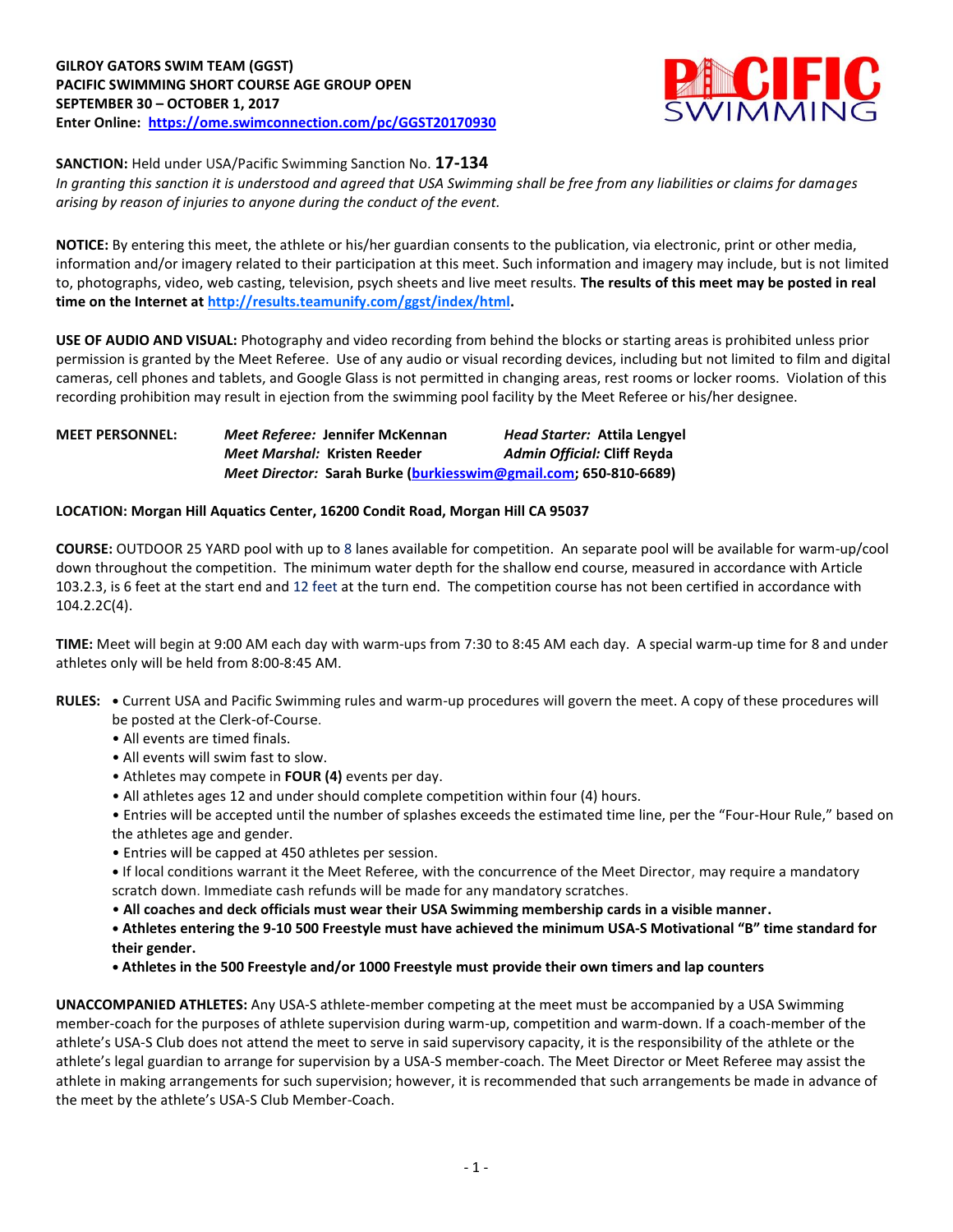**RACING STARTS:** Athletes must be certified by a USA-S member-coach as being proficient in performing a racing start, or must start the race in the water. It is the responsibility of the athlete or the athlete's legal guardian to ensure compliance with this requirement.

**RESTRICTIONS:** • Smoking and the use of other tobacco products is prohibited on the pool deck, in the locker rooms, in spectator

seating, on standing areas and in all areas used by athletes, during the meet and during warm-up periods.

- Sale and use of alcoholic beverages is prohibited in all areas of the meet venue.
- No glass containers are allowed in the meet venue.
- No propane heater is permitted except for snack bar/meet operations.
- All shelters must be properly secured.
- Changing into or out of swimsuits other than in locker rooms or other designated areas is prohibited.

• Destructive devices, to include but not limited to, explosive devices and equipment, firearms (open or concealed), blades, knives, mace, stun guns and blunt objects are strictly prohibited in the swimming facility and its surrounding areas. If observed, the Meet Referee or his/her designee may ask that these devices be stored safely away from the public or removed from the facility. Noncompliance may result in the reporting to law enforcement authorities and ejection from the facility. Law enforcement officers (LEO) are exempt per applicable laws.

 Operation of a drone, or any other flying apparatus, is prohibited over the venue (pools, athlete/coach areas, spectator areas and open ceiling locker rooms) any time athletes, coaches, officials and/or spectators are present.

**ELIGIBILITY:** • Athletes must be current members of USA-S and enter their name and registration number on the meet entry card as they are shown on their Registration Card. If this is not done, it may be difficult to match the athlete with the registration and times database. The meet host will check all athlete registrations against the SWIMS database and if not found to be registered, the Meet Director shall accept the registration at the meet (a \$10 surcharge will be added to the regular registration fee). Duplicate registrations will be refunded by mail.

• Athletes in the "A" Division must have met at least USA Swimming Motivational "A" minimum time standard. Athletes in the "B" Division must have met at least the listed "B" minimum time standard. All entry times slower than the listed "B" time standard will be in the "C" Division.

• Entries with **"NO TIME" will be ACCEPTED (Exception: 9-10 500 Freestyle, see Rules).**

• Entry times submitted for this meet will be checked against a computer database and may be changed in accordance with Pacific Swimming Entry Time Verification Procedures.

• Disabled athletes are welcome to attend this meet and should contact the Meet Director or Meet Referee regarding any special accommodations on entry times and seeding per Pacific Swimming policy.

• Athletes 19 years of age and over may compete in the meet for time only, no awards. Such athletes must have met standards for the 17-18 age group.

• The athlete's age will be the age of the athlete on the first day of the meet.

**ENTRY PRIORITY:** Priority Registration will be given to Zone 1 South teams until Wednesday, September 13, 2017.

**ENTRY FEES:** \$4.00 per event plus an \$8.00 participation fee per athlete. Entries will be rejected if payment is not sent at time of request. No refunds will be made, except mandatory scratch downs.

**ONLINE ENTRIES:** To enter online go to **<https://ome.swimconnection.com/pc/GGST20170930>** to receive an immediate entry confirmation. This method requires payment by credit card. Swim Connection, LLC charges a processing fee for this service, equal to \$1 per athlete plus 5% of the total Entry Fees. Please note that the processing fee is a separate fee from the Entry Fees. If you do not wish to pay the processing fee, enter the meet using a mail entry. **Entering online is a convenience, is completely voluntary, and is in no way required or expected of an athlete by Pacific Swimming.** Online entries will be accepted through **Friday, September 22, 2017.**

**MAILED OR HAND DELIVERED ENTRIES**: Entries must be on the attached consolidated entry form. Forms must be filled out completely and printed clearly with athlete's best time. Entries must be postmarked by midnight, **Wednesday, September 20, 2017** or hand delivered by 6:30 p.m. **Friday, September 22, 2017.** No late entries will be accepted. Requests for confirmation of receipt of entries should include a self-addressed envelope.

**Make check payable to**: **Gilroy Gators Swim Team Mail or Hand Deliver entries to**: **Sarah Burke 8720 Kern Ave Gilroy, CA 95020**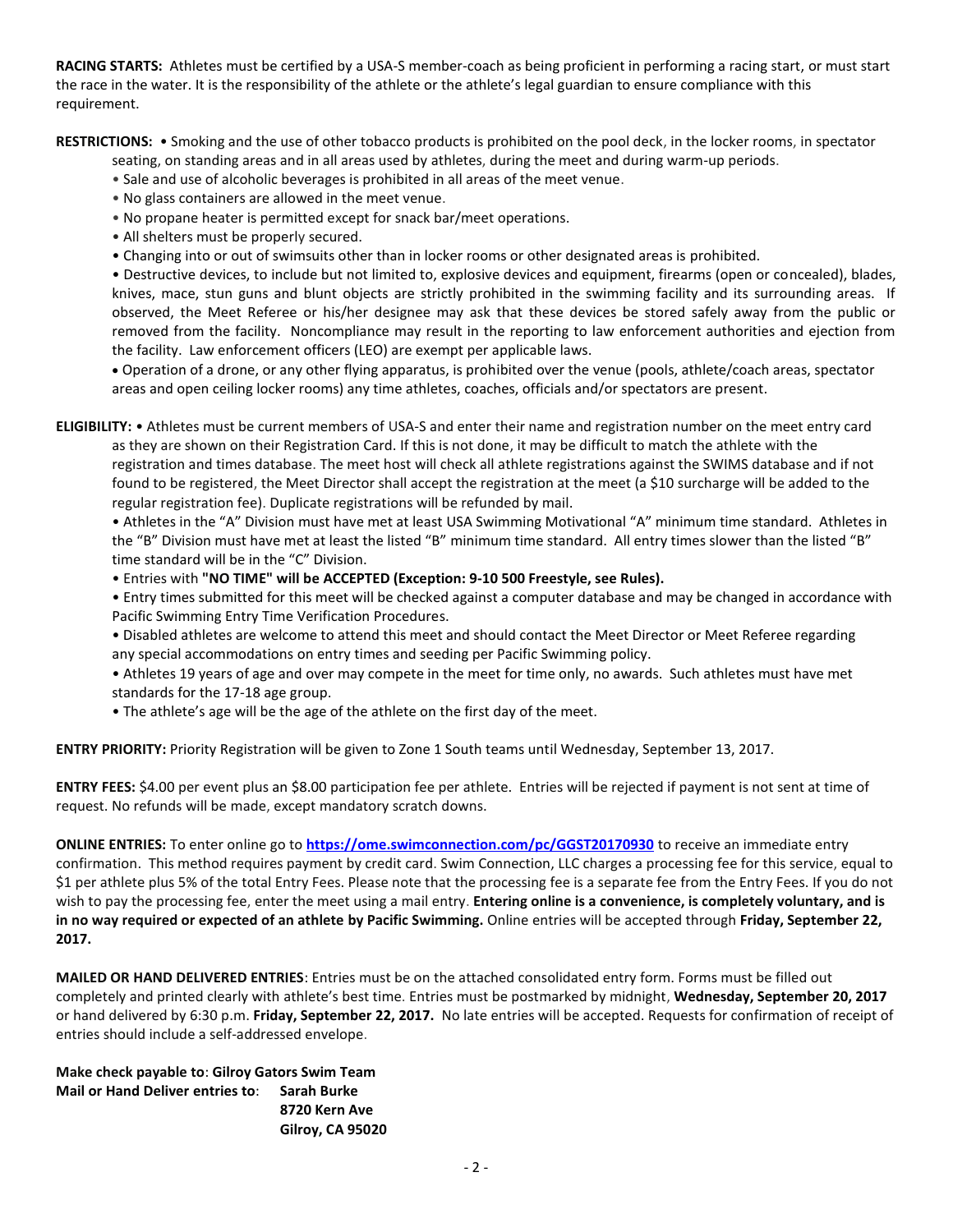**CHECK-IN:** The meet will be deck seeded. Athletes must check-in at the Clerk-of-Course. No event shall be closed more than 30 minutes before the scheduled start of the session. Close of check-in for all individual events shall be no more than 60 minutes before the estimated time of the start of the first heat of the event. Athletes who do not check in will not be seeded and will not be allowed to compete in that event.

**SCRATCHES:** Any athletes not reporting for or competing in an individual timed final event that they have checked in for shall not be penalized.

**AWARDS:** Individual awards will be awarded in the A, B and C Division. Ribbons for the first through eighth place will be given to the following age groups: 8 & under, 9-10, 11-12, 13-14, and 15-18 age groups. No awards given for athletes 19 years of age and older. Awards will not be mailed.

**ADMISSION:** Free. A two day meet program will be available for a fee.

**SNACK BAR & HOSPITALITY:** A snack bar will be available throughout the competition. Coaches and working deck officials will be provided lunch. Hospitality will serve refreshments to timers and volunteers.

**MISCELLANEOUS:** No overnight parking is allowed. Facilities will not be provided after meet hours. Please note signs and avoid parking in restricted areas. Access ways, passage ways, doorways must remain clear of chairs, seats, bulky items and bags per compliance with Fire Marshall's orders.

## **MINIMUM OFFICIALS:**

| Club athlete entered in session | Trained and carded officials requested |
|---------------------------------|----------------------------------------|
| $1 - 10$                        |                                        |
| $11 - 25$                       |                                        |
| $26 - 50$                       |                                        |
| $51 - 75$                       |                                        |
| 76-100                          |                                        |
| 100 or more                     |                                        |

## **EVENT SUMMARY**

|           |                 | <b>SATURDAY</b> |                 | <b>SUNDAY</b>   |                 |                  |                  |  |  |
|-----------|-----------------|-----------------|-----------------|-----------------|-----------------|------------------|------------------|--|--|
| 8 & UN    | $9-10$          | $11 - 12$       | $13 - 18$       | 8 & UN          | $9 - 10$        | $11 - 12$        | $13 - 18$        |  |  |
| 25 BACK   | 50 BACK         | 400 IM          | 400 IM          | <b>25 FLY</b>   | <b>50 FLY</b>   | <b>200 FLY</b>   | <b>200 FLY</b>   |  |  |
| 25 BREAST | 50 BREAST       | 100 BACK        | 200 BACK        | 25 FREE         | 100 BACK        | <b>50 BREAST</b> | 50 FREE          |  |  |
| 50 BACK   | <b>100 FLY</b>  | 200 BREAST      | 100 BREAST      | 100 IM          | 200 IM          | <b>200 FREE</b>  | 200 IM           |  |  |
| 50 FREE   | 50 FREE         | <b>50 FLY</b>   | <b>100 FLY</b>  | <b>100 FREE</b> | <b>500 FREE</b> | 200 IM           | <b>1000 FREE</b> |  |  |
|           | <b>100 FREE</b> | <b>100 FLY</b>  | <b>200 FREE</b> |                 |                 | <b>500 FREE</b>  |                  |  |  |
|           |                 | <b>100 FREE</b> |                 |                 |                 |                  |                  |  |  |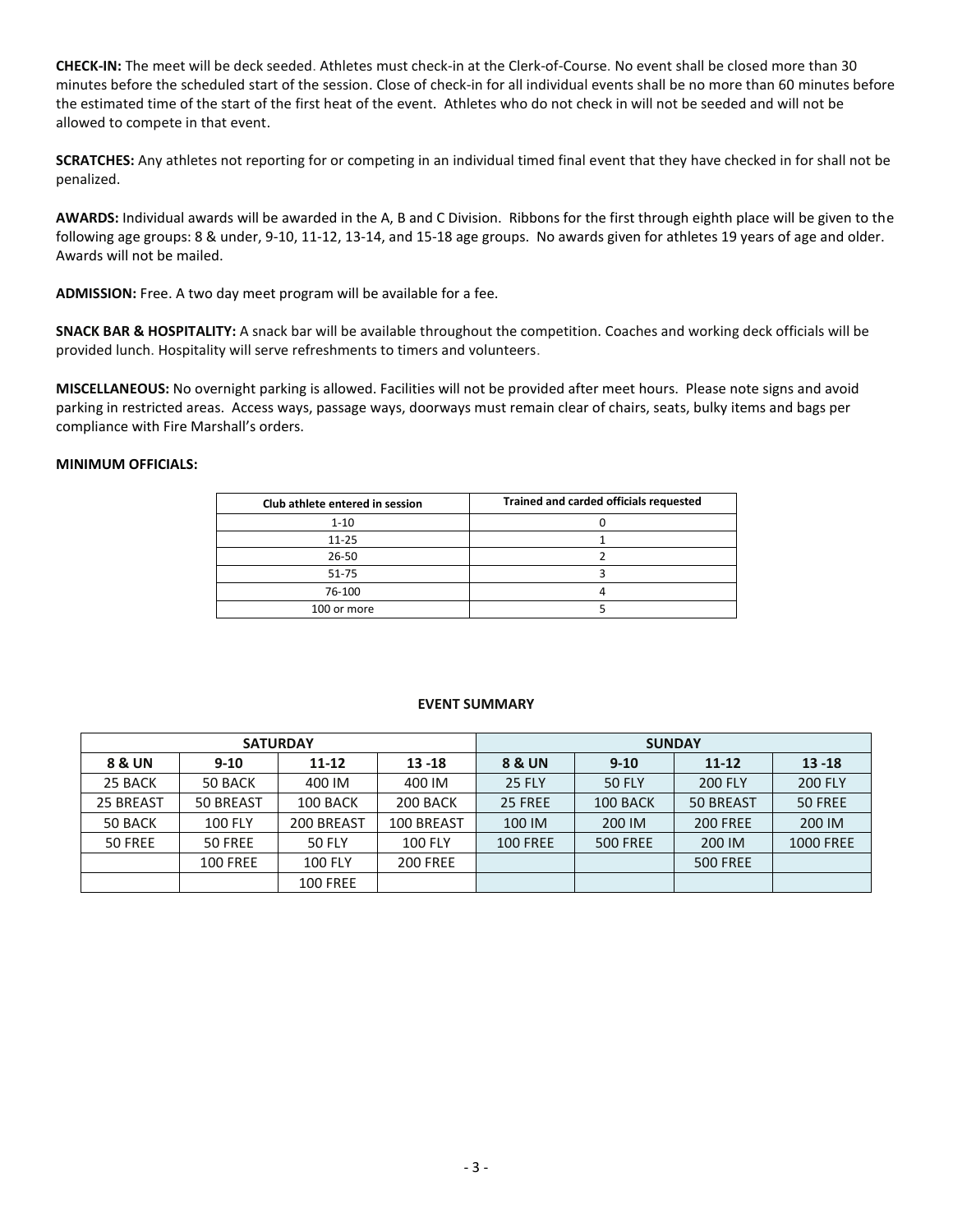| SATURDAY, SEPTEMBER 30, 2017 |                  |                |               | SUNDAY, OCTOBER 1, 2017 |  |  |  |
|------------------------------|------------------|----------------|---------------|-------------------------|--|--|--|
| <b>EVENT#</b>                | <b>EVENT</b>     | <b>EVENT#</b>  | <b>EVENT#</b> | <b>EVENT</b>            |  |  |  |
| $\mathbf{1}$                 | 11-12 400 I.M.   | $\overline{2}$ | 41            | 11-12 200 Fly           |  |  |  |
| $\overline{3}$               | 13-18 400 I.M.   | 4              | 43            | 13-18 200 Fly           |  |  |  |
| 5                            | 8-UN 25 Back     | 6              | 45            | 8-UN 25 Fly             |  |  |  |
| $\overline{7}$               | 9-10 50 Back     | 8              | 47            | 9-10 50 Fly             |  |  |  |
| 9                            | 11-12 100 Back   | 10             | 48            | 11-12 50 Breast         |  |  |  |
| 11                           | 13-18 200 Back   | 12             | 51            | 13-18 50 Free           |  |  |  |
| 13                           | 8-UN 25 Breast   | 14             | 53            | 8-UN 25 Free            |  |  |  |
| 15                           | 9-10 50 Breast   | 16             | 55            | 9-10 100 Back           |  |  |  |
| 17                           | 11-12 200 Breast | 18             | 57            | 11-12 200 Free          |  |  |  |
| 19                           | 13-18 100 Breast | 20             | 59            | 13-18 200 I.M           |  |  |  |
| 21                           | 8-UN 50 Fly      | 22             | 61            | 8-UN 100 I.M.           |  |  |  |
| 23                           | 9-10 100 Fly     | 24             | 63            | 9-10 200 I.M.           |  |  |  |
| 25                           | 11-12 50 Fly     | 26             | 65            | 11-12 200 I.M.          |  |  |  |
| 27                           | 13-18 100 Fly    | 28             | 67            | 8-UN 100 Free           |  |  |  |
| 29                           | 8-UN 50 Free     | 30             | 69            | 9-10 500 Free*/**       |  |  |  |
| 31                           | 9-10 50 Free     | 32             | 71            | 11-18 1000 Free**       |  |  |  |
| 33                           | 11-12 100 Fly    | 34             |               |                         |  |  |  |
| 35                           | 9-10 100 Free    | 36             |               |                         |  |  |  |
| 37                           | 11-12 100 Free   | 38             |               |                         |  |  |  |
| 39                           | 13-18 200 Free   | 40             |               |                         |  |  |  |

|                | SATURDAY, SEPTEMBER 30, 2017 |                |
|----------------|------------------------------|----------------|
| <b>EVENT#</b>  | <b>EVENT</b>                 | <b>EVENT#</b>  |
| $\mathbf{1}$   | 11-12 400 I.M.               | $\overline{2}$ |
| 3              | 13-18 400 I.M.               | 4              |
| 5              | 8-UN 25 Back                 | 6              |
| $\overline{7}$ | 9-10 50 Back                 | 8              |
| 9              | 11-12 100 Back               | 10             |
| 11             | 13-18 200 Back               | 12             |
| 13             | 8-UN 25 Breast               | 14             |
| 15             | 9-10 50 Breast               | 16             |
| 17             | 11-12 200 Breast             | 18             |
| 19             | 13-18 100 Breast             | 20             |
| 21             | 8-UN 50 Fly                  | 22             |
| 23             | 9-10 100 Fly                 | 24             |
| 25             | 11-12 50 Fly                 | 26             |
| 27             | 13-18 100 Fly                | 28             |
| 29             | 8-UN 50 Free                 | 30             |
| 31             | 9-10 50 Free                 | 32             |

\*Athletes competing in the 9-10 500 Freestyle must have met the USA-S Motivational 9-10 "B" time standard for their gender.

\*\* Athletes competing in the 500 and 1000 Freestyle must provide their own lane timers and counters.

Use the following URL to find the time standards: <http://www.pacswim.org/swim-meet-times/standards>